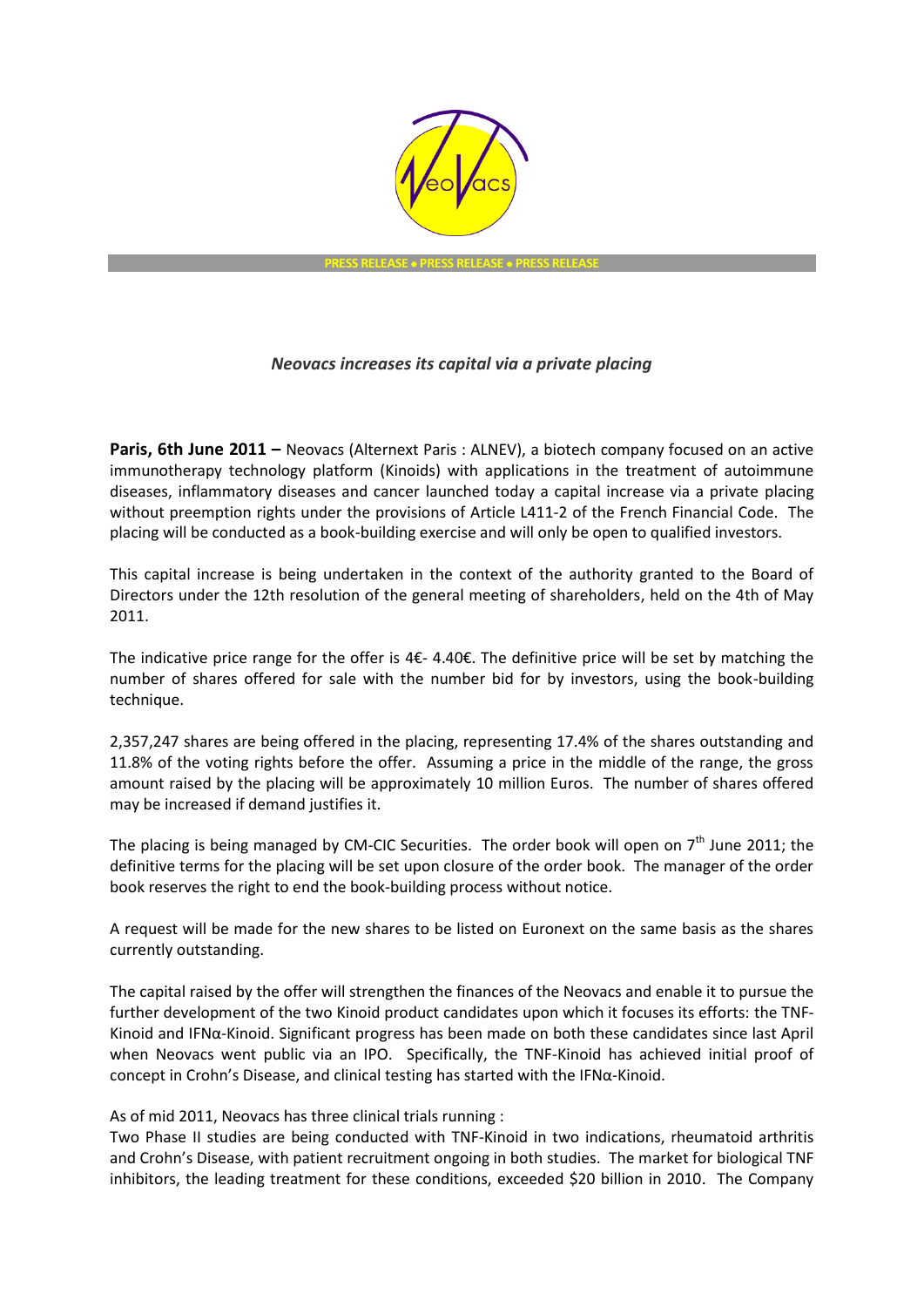expects to have first results from both these studies before the end of 2011. Depending on the results in each indication, Neovacs would expect to initiate Phase IIb or Phase III studies in 2012.

The Phase I/II study IFN $\alpha$ -Kinoid in lupus patients is approaching completion : initial results in the last patient cohort will be known this summer, and full results in all 28 patients are expected in September. Planning for a Phase IIb study could start before the end of the year.

By way of reminder, Neovacs reported very encouraging preliminary results for the first three patient cohorts on 8th April. These results from this Phase I/II study showed a good safety profile, an immune response and very importantly a pharmacogenomic effect of the IFNα-Kinoid in lupus patients.

## **About Neovacs**

Neovacs is a biotechnology company focused on an active immunotherapy technology platform (Kinoids) with applications in autoimmune, inflammatory diseases and other chronic conditions. Neovacs proprietary technology, protected by five patent families, aims to induce a polyclonal immune response from the patient's own immune system targeting an over-expressed cytokine. Neovacs' current portfolio consists of 3 drug candidates: TNF-Kinoid, IFNα-Kinoid and VEGF-Kinoid. The company's lead immunotherapy program (TNF-Kinoid) targets TNF-mediated chronic inflammatory diseases. For TNF-Kinoid, a Phase I/II clinical trial in Crohn's disease has been completed and Phase II trials in rheumatoid arthritis (RA) and Crohn's Disease are ongoing. The RA clinical study is also the focus of collaboration with the French diagnostics company BMD, with the goal of developing theranostic tools in RA for patients who have become resistant to anti-TNF monoclonal antibodies. Patient recruitment is complete in a Phase I/II trial of Neovacs' second product candidate (IFNα - Kinoid, an immunotherapy targeting interferon alpha) in the treatment of lupus and preliminary data was presented at the European Lupus Meeting on April 8, 2011 in Porto (Portugal).

On April 1<sup>st</sup>, Neovacs announced a capital increase of 2.25M €, via the issuance of shares at 4€ per share: Debioinnovation SA, subsidiary of the Swiss Debiopharm Group, subscribed for 1 million euros; Truffle Capital, the lead institutional investor in the Company and OTC Asset Management also subscribed to the capital increase in the amount of 1.25 million euros, also at 4 euros per share.

## **For more information, visit the Neovacs website at: www.neovacs.com**

## **Disclaimer**

This press release does not constitute or form part of, and should not be construed as, a public offer or invitation to subscribe for or purchase any securities, or as an inducement to take part in a public offer in any country.

This press release does not constitute an offer or an invitation to apply to purchase or subscribe to securities in France. The securities referred to in this press release cannot and will not be offered for sale to members of the public in France. The offer will take place through a private placement in keeping with II of article L.411-2 of the Monetary and Financial Code to qualified investors acting on their own behalf as outlined in articles L. 411-2 and D. 411-1 to D. 411-3 of the Monetary and Financial Code.

In reference to the member states of the European Economic Area having transposed into national law the directive 2003/71/CE of the European Parliament and the Council of November 4 2003 (the "Prospectus Directive"), no steps have nor will be taken that would make a public offering of the securities referred to in this press release possible which would require the publication of a prospectus in one or more of the member states. Consequently, the securities cannot and will not be offered in any of the member states unless in accordance with the conditions for exemption outlined in article 3(2) of the Prospectus Directive if they have been transposed in this member state or in any other cases that do not require the publication by Néovacs of a prospectus in keeping with article 3(2) of the Directive Prospectus and/or the regulations applicable in that member state.